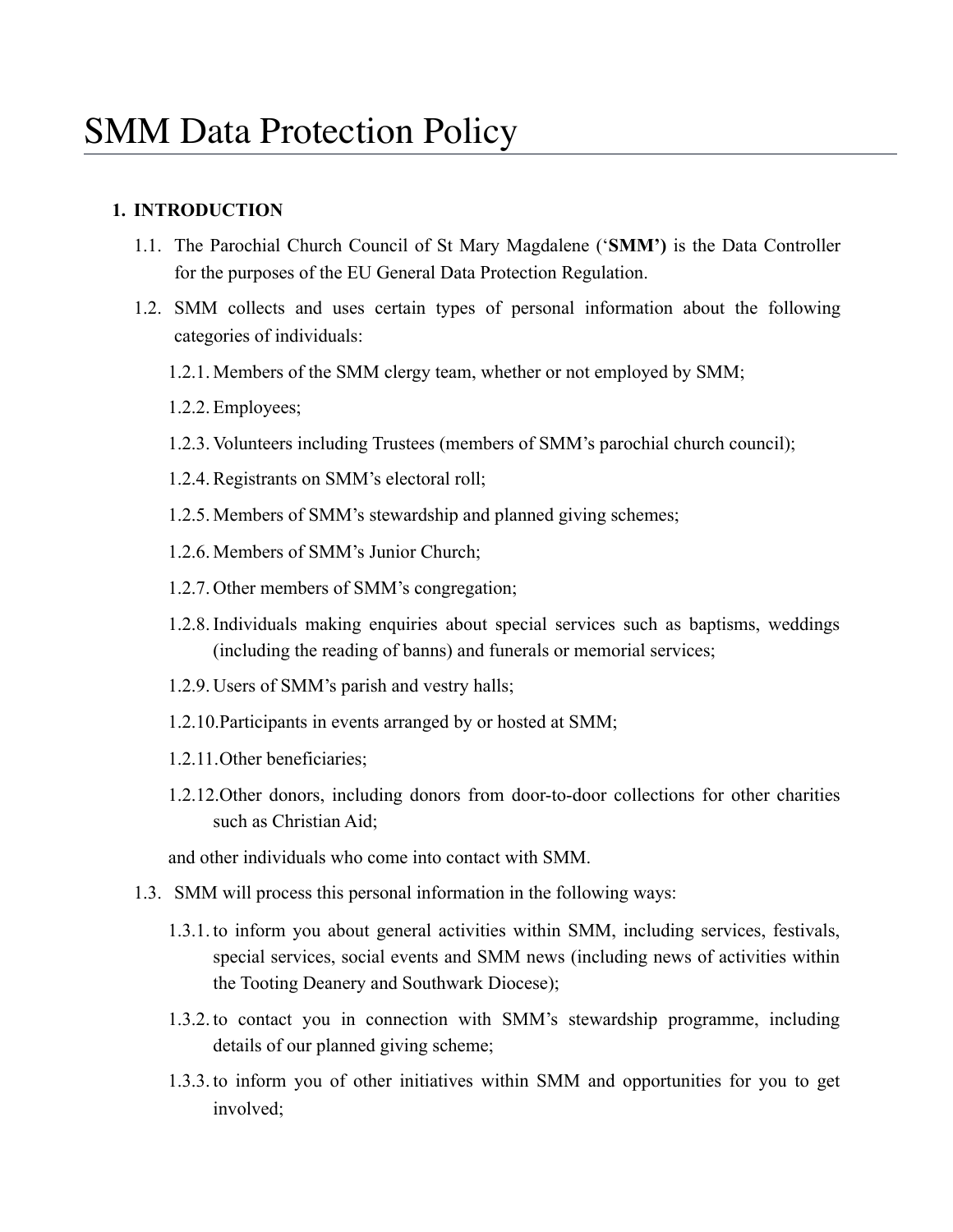1.3.4. to comply with statutory and contractual obligations relating to employment;

1.3.5. to comply with statutory and other legal obligations relating to safeguarding.

- 1.4. This policy is intended to ensure that personal information is dealt with properly and securely and in accordance with the EU General Data Protection Regulation (the '**GDPR**') and other related legislation. It will apply to information regardless of the way it is used or recorded and applies for as long as the information is held.
- 1.5. The GDPR applies to all computerised data and manual files if they come within the definition of a filing system. Broadly speaking, a filing system is one where the data is structured in some way that it is searchable on the basis of specific criteria (so you would be able to use something like the individual's name to find their information), and if this is the case, it does not matter whether the information is located in a different physical location.
- 1.6. This policy will be updated as necessary to reflect best practice, or amendments made to the GDPR, and shall be reviewed every two (2) years.

## **2. PERSONAL DATA**

- <span id="page-1-1"></span>2.1. '**Personal** data' is information that identifies an individual, and includes information that would identify an individual to the person to whom it is disclosed because of any special knowledge that they have or can obtain<sup>[1](#page-1-0)</sup>. A sub-set of personal data is known as '**special category personal data'**. This special category data is information that relates to:
	- 2.1.1. race or ethnic origin;
	- 2.1.2. political opinions;
	- 2.1.3. religious or philosophical beliefs;
	- 2.1.4. trade union membership;
	- 2.1.5. physical or mental health;
	- 2.1.6. an individual's sex life or sexual orientation;
	- 2.1.7. genetic or biometric data for the purpose of uniquely identifying a natural person.
- 2.2. Special category information is given special protection, and additional safeguards apply if this information is to be collected and used.

<span id="page-1-0"></span><sup>&</sup>lt;sup>[1](#page-1-1)</sup> For example, if asked for the number of female employees, and you only have one female employee, this would be personal data if it was possible to obtain a list of employees from the website.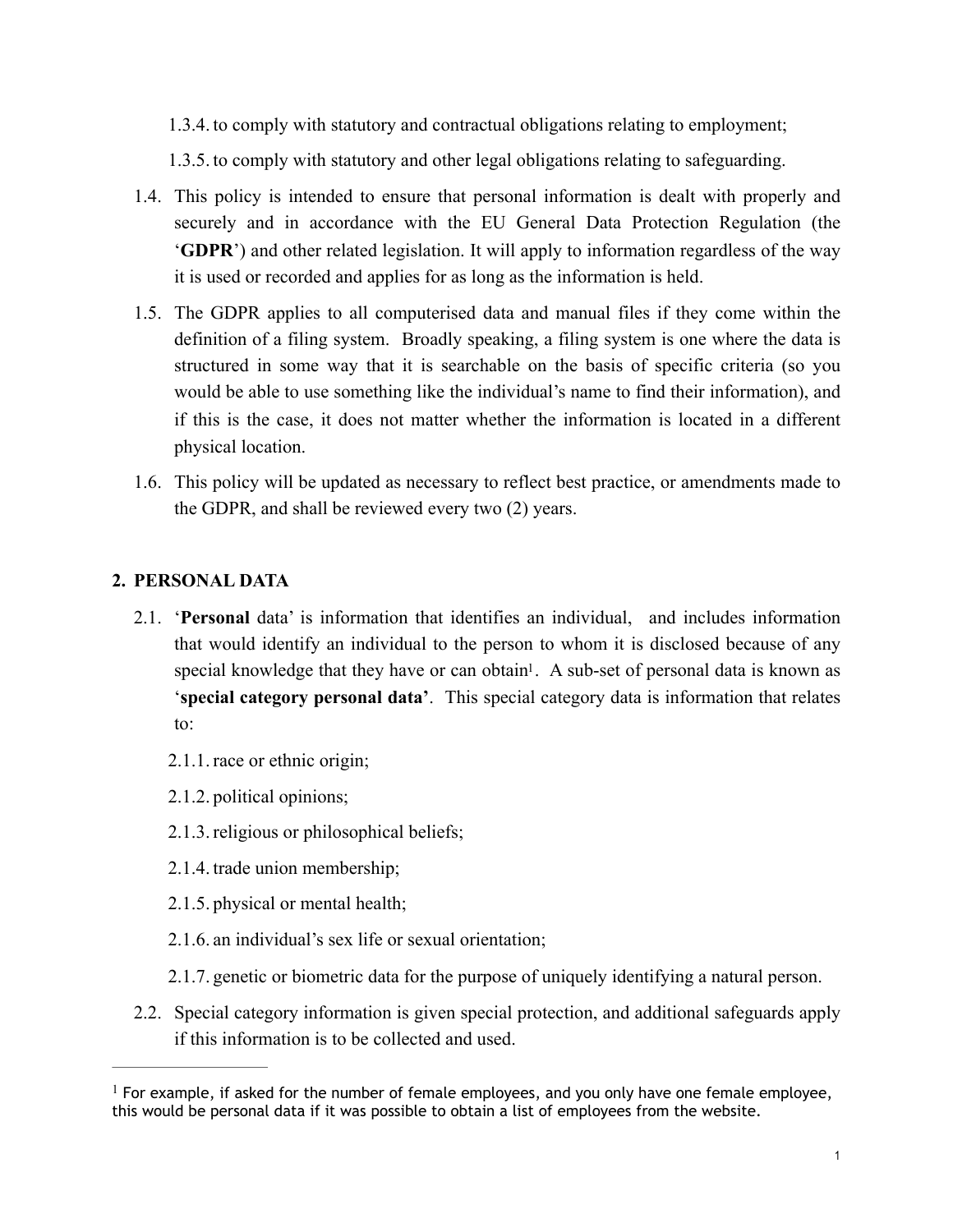2.3. Information relating to criminal convictions shall only be held and processed where there is legal authority to do so.

### **3. THE DATA PROTECTION PRINCIPLES**

- 3.1. The six data protection principles as laid down in the GDPR are to be followed at all times:
	- 3.1.1. personal data shall be processed fairly, lawfully and in a transparent manner, and processing shall not be lawful unless one of the processing conditions can be met;
	- 3.1.2. personal data shall be collected for specific, explicit, and legitimate purposes, and shall not be further processed in a manner incompatible with those purposes;
	- 3.1.3. personal data shall be adequate, relevant, and limited to what is necessary for the purpose(s) for which it is being processed;
	- 3.1.4. personal data shall be accurate and, where necessary, kept up-to-date;
	- 3.1.5. personal data processed for any purpose(s) shall not be kept for longer than is necessary for that purpose/those purposes;
	- 3.1.6. personal data shall be processed in such a way that ensures appropriate security of the data, including protection against unauthorised or unlawful processing and against accidental loss, destruction, or damage, using appropriate technical or organisational measures.
- 3.2. In addition to this, SMM is committed to ensuring that at all times, anyone dealing with personal data shall be mindful of the individual's rights under the law (as explained in more detail in paragraphs 7 and 8 below).
- 3.3. SMM is committed to complying with the principles in 3.1 at all times. This means that SMM will:
	- 3.3.1. inform individuals about how and why we process their personal data, usually by way of a Privacy Notice;
	- 3.3.2. be responsible for checking the quality and accuracy of the information;
	- 3.3.3. regularly review the records held to ensure that information is not held longer than is necessary, and that it has been held in accordance with the Records Retention Policy;
	- 3.3.4. ensure that when information is authorised for disposal it is done appropriately;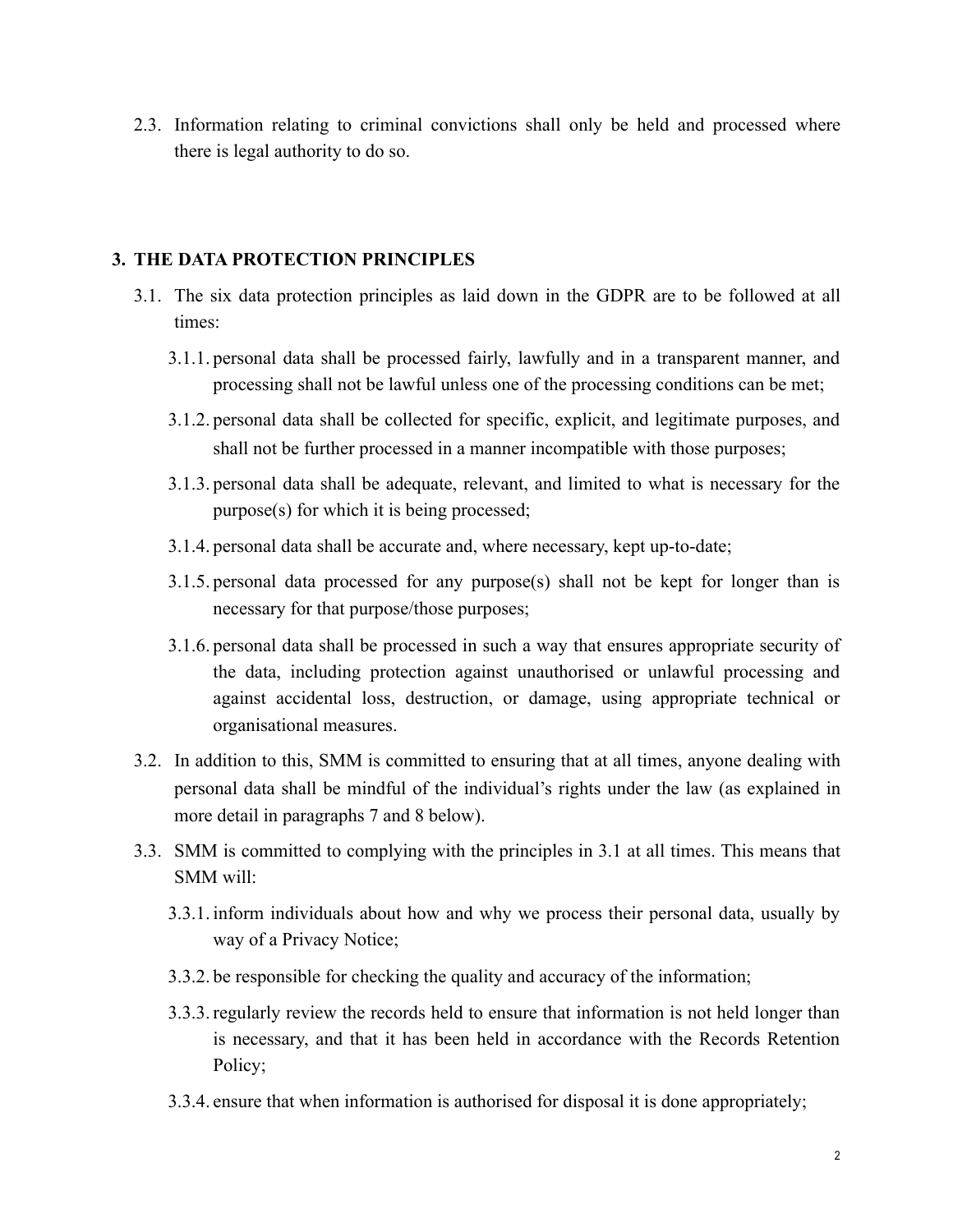- 3.3.5. ensure appropriate security measures to safeguard personal information whether it is held in paper files or on our computer system, and follow the relevant security policy requirements at all times;
- 3.3.6.share personal information with others only when it is necessary and legally appropriate to do so;
- 3.3.7.set out clear procedures for responding to requests for access to personal information (known as **subject access requests**);
- 3.3.8. report any breaches of the GDPR in accordance with the procedure in paragraph 9 below.

# **4. CONDITIONS FOR PROCESSING IN THE FIRST DATA PROTECTION PRINCIPLE**

- 4.1. The individual has given consent that is specific to the particular type of processing activity, and that consent is informed, unambiguous and freely given;
- 4.2. The processing is necessary for the performance of a contract, to which the individual is a party, or is necessary for the purpose of taking steps with regard to entering into a contract with the individual, at their request;
- 4.3. The processing is necessary for the performance of a legal obligation to which we (SMM) are subject;
- 4.4. The processing is necessary to protect the vital interests of the individual or another;
- 4.5. The processing is necessary for the performance of a task carried out in the public interest, or in the exercise of official authority vested in SMM;
- 4.6. The processing is necessary for a legitimate interest of SMM or that of a third party, except where this interest is overridden by the rights and freedoms of the individual concerned. More details of this are given in the Privacy Notice.

### **5. DISCLOSURE OF PERSONAL DATA**

- 5.1. The following list includes the most usual reasons that SMM will authorise disclosure of personal data to a third party:
	- 5.1.1. to give a confidential reference relating to a current or former employee, or volunteer;
	- 5.1.2. for the prevention or detection of crime;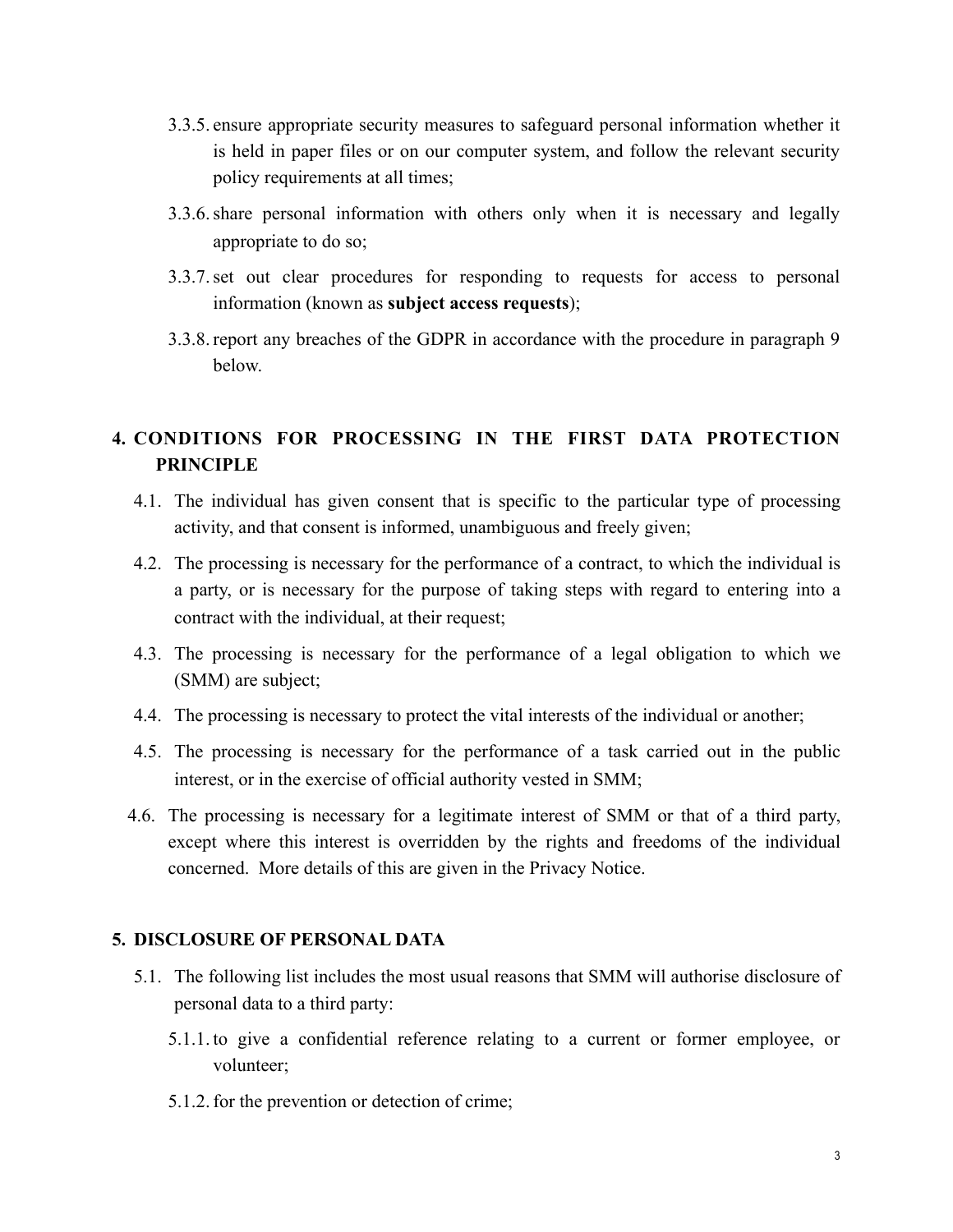- 5.1.3. for the assessment of any tax or duty;
- 5.1.4. where it is necessary to exercise a right or obligation conferred or imposed by law upon us (other than an obligation imposed by contract);
- 5.1.5. where it is necessary to comply with our legal obligations, including in relation to safeguarding in accordance with the Church of England guidelines - please refer to: (<https://www.churchofengland.org/more/safeguarding>).
- 5.1.6. for the purpose of, or in connection with, legal proceedings (including prospective legal proceedings) or for the purpose of obtaining legal advice;
- 5.1.7. for research, historical and statistical purposes (so long as this neither supports decisions in relation to individuals, nor causes substantial damage or distress);
- 5.1.8. to a data processor such as MailChimp to enable the distribution of mailings from SMM.
- 5.2. SMM may receive requests from third parties (i.e. those other than the data subject, SMM, and its employees) to disclose personal data it holds about individuals. This information will not generally be disclosed unless one of the specific exemptions under the GDPR which allow disclosure applies, or where disclosure is necessary for the legitimate interests of the third party concerned or SMM.
- 5.3. All requests for the disclosure of personal data must be sent to the vicar or one of the churchwardens at  $\frac{info(@smmwandsworth.org.uk}{info(@smmwandsworth.org.uk}$  who will review and decide whether to make the disclosure, ensuring that reasonable steps are taken to verify the identity of the requesting third party before making any disclosure.

### **6. SECURITY OF PERSONAL DATA**

- 6.1. SMM will take reasonable steps to ensure that SMM clergy, employees and volunteers will only have access to personal data where it is necessary for them to carry out their duties. Such duties may involve the processing of personal data on systems not owned or controlled by SMM (such as those belonging to volunteers and trustees). All clergy, employees and volunteers will be made aware of this Policy and their duties under the GDPR. SMM will take all reasonable steps to ensure that all personal information is held securely and is not accessible to unauthorised persons.
- 6.2. For further details as regards security of IT systems, please refer to the ICT Policy.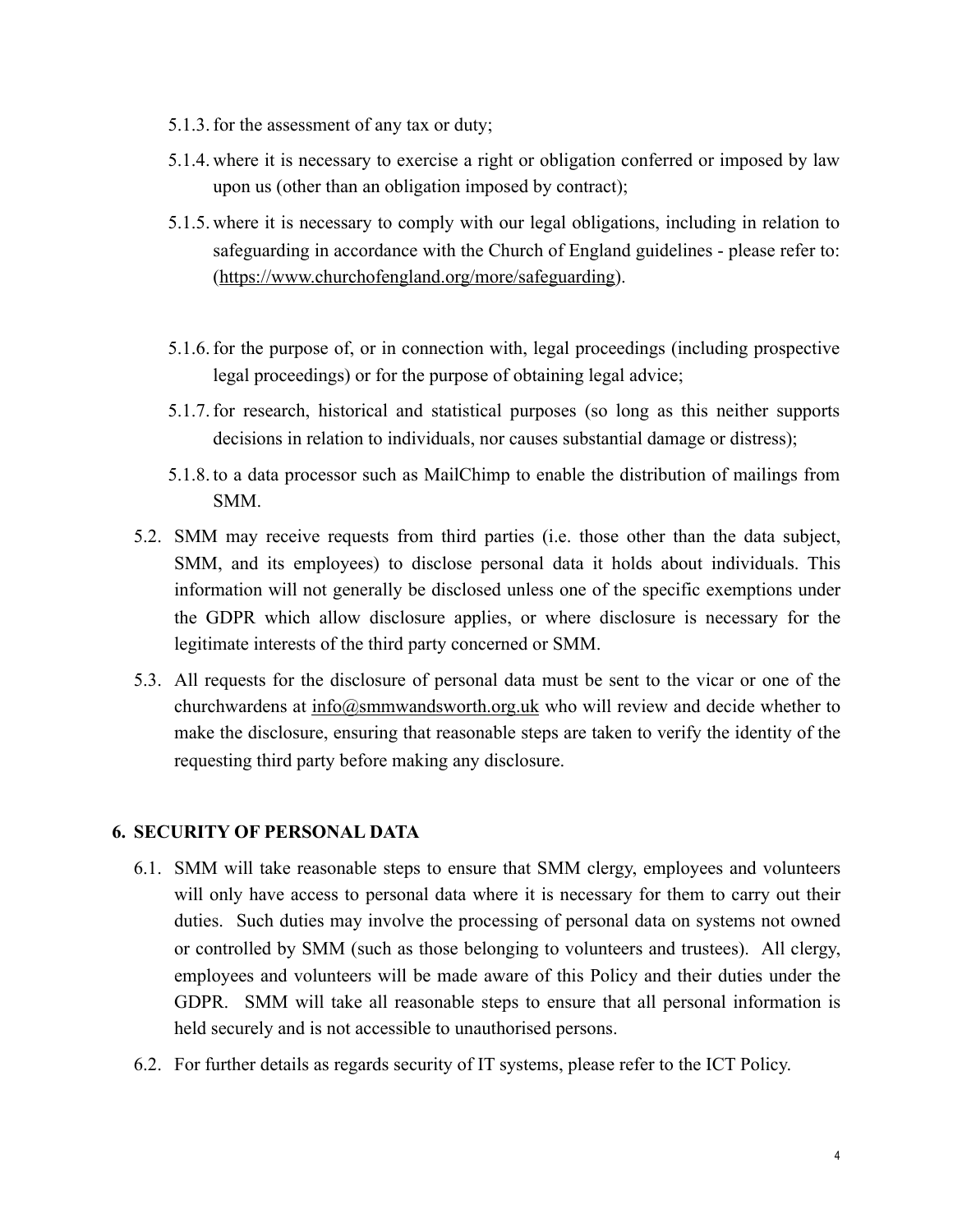## **7. SUBJECT ACCESS REQUESTS**

- 7.1. Anybody who makes a request to see any personal information held about them by SMM is making a subject access request. All information relating to the individual, including that held in electronic or manual files should be considered for disclosure, provided that they constitute a "filing system" (see clause 1.5).
- 7.2. The individual's full subject access right is to know:
	- whether personal data about him or her are being processed
	- the purposes of the processing
	- the categories of personal data concerned
	- the recipients or categories of recipient to whom their personal data have been or will be disclosed
	- the envisaged period for which the data will be stored or where that is not possible, the criteria used to determine how long the data are stored
	- the existence of a right to request rectification or erasure of personal data or restriction of processing or to object to the processing
	- the right to lodge a complaint with the Information Commissioner's Office
	- Where the personal data are not collected from the individual, any available information as to their source
	- Details of the safeguards in place for any transfers of their data to locations outside the European Economic Area.
- 7.3. All requests should be sent to the Parish Administrator within 5 working days of receipt, and must be dealt with in full without delay and at the latest within one month of receipt.
- 7.4. Where a child or young person does not have sufficient understanding to make his or her own request (usually those under the age of 12, or over 12 but with a special educational need which makes understanding their information rights more difficult), a person with parental responsibility can make a request on their behalf. The Parish Administrator must, however, be satisfied that:
	- 7.4.1. the child or young person lacks sufficient understanding; and
	- 7.4.2. the request made on behalf of the child or young person is in their interests.
- 7.5. Any individual, including a child or young person with ownership of their own information rights, may appoint another person to request access to their records. In such circumstances SMM must have written evidence that the individual has authorised the person to make the application and the Parish Administrator must be confident of the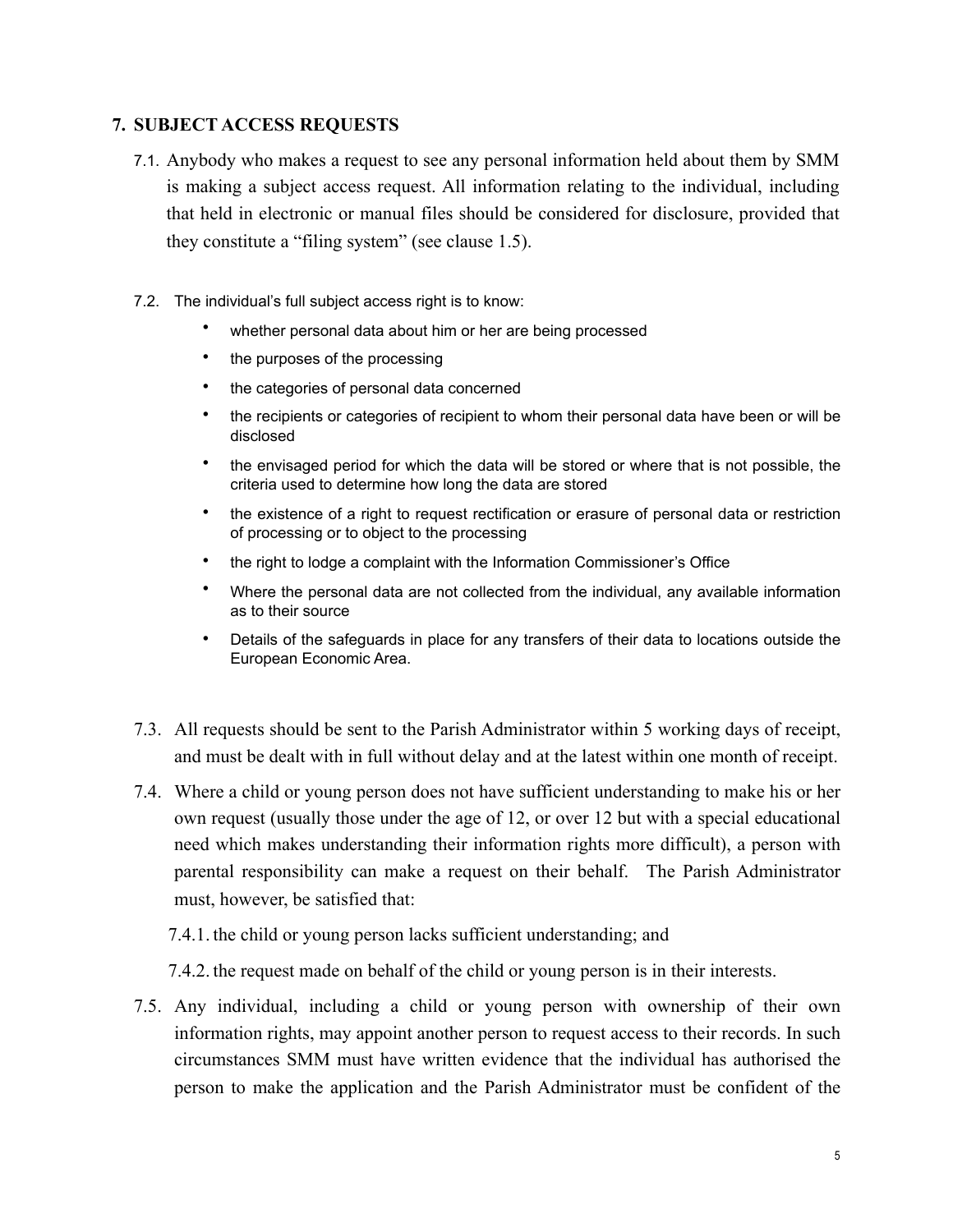identity of the individual making the request and of the authorisation of the individual to whom the request relates.

- 7.6. Access to records will be refused in instances where an exemption applies, for example, information sharing may place the individual at risk of significant harm or jeopardise police investigations into any alleged offence(s).
- 7.7. A subject access request must be made in writing. SMM may ask for any further information reasonably required to locate the information.
- 7.8. An individual only has the automatic right to access information about themselves, and care needs to be taken not to disclose the personal data of third parties where consent has not been given, or where seeking consent would not be reasonable, and it would not be appropriate to release the information. Particular care must be taken in the case of any complaint or dispute to ensure confidentiality is protected.
- 7.9. All files must be reviewed by the vicar or one of the churchwardens before any disclosure takes place. Access will not be granted before this review has taken place.
- 7.10. Where all the data in a document cannot be disclosed a permanent copy should be made and the data that cannot be disclosed must be obscured or the data to be disclosed retyped if this is more sensible. A copy of the full document and the altered document should be retained, with the reason why the document was altered.

## **Exemptions to Access by Data Subjects**

7.11. Where a claim to legal professional privilege could be maintained in legal proceedings, the information is likely to be exempt from disclosure unless the privilege is waived.

## **8. OTHER RIGHTS OF INDIVIDUALS**

- 8.1. SMM has an obligation to comply with the rights of individuals under the law, and takes these rights seriously. The following section sets out how SMM will comply with the rights to:
	- 8.1.1. object to processing;
	- 8.1.2. rectification;
	- 8.1.3. erasure; and
	- 8.1.4. data portability.

### **Right to object to processing**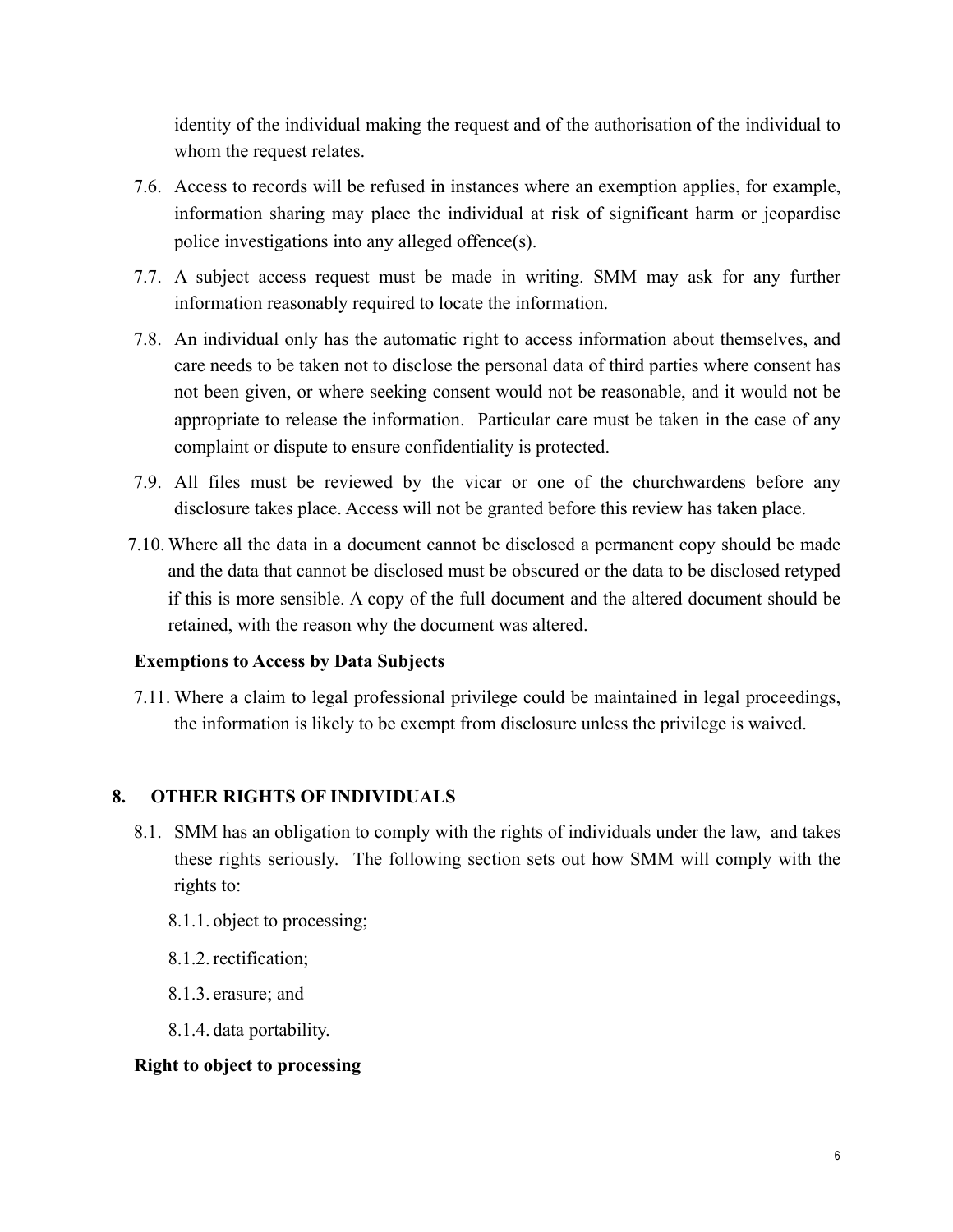- 8.2. An individual has the right to object to the processing of their personal data on the grounds of pursuit of a public interest or legitimate interest (grounds 4.5 and 4.6 above) where they do not believe that those grounds are made out.
- 8.3. Where such an objection is made, it must be sent to the vicar or one of the churchwardens as soon as reasonably practicable and ideally within 5 working days of receipt, and s/he will assess whether there are compelling legitimate grounds to continue processing which override the interests, rights and freedoms of the individuals, or whether the information is required for the establishment, exercise or defence of legal proceedings.
- 8.4. The vicar or one of the churchwardens shall be responsible for notifying the individual of the outcome of their assessment within fifteen (15) working days of receipt of the objection.
- 8.5. SMM does not itself process personal data for direct marketing purposes. Where personal data is, however, being processed for direct marketing purposes an individual has the right to object at any time to processing of personal data concerning him or her for such marketing (which includes profiling to the extent that it is related to such direct marketing) and their personal data shall no longer be processed by SMM for direct marketing purposes.

### **8.6. Right to rectification**

An individual has the right to request the rectification of inaccurate data without undue delay. Where any request for rectification is received, it should be sent to the vicar or ne of the churchwardens as soon as reasonably practicable and ideally within five (5) working days of receipt, and where adequate proof of inaccuracy is given, the data shall be amended as soon as reasonably practicable, and the individual notified.

- 8.7. Where there is a dispute as to the accuracy of the data, the request and reasons for refusal shall be noted alongside the data, and communicated to the individual. The individual shall be given the option of a review under the complaints procedure, or an appeal direct to the Information Commissioner.
- 8.8. An individual also has a right to have incomplete information completed by providing the missing data, and any information submitted in this way shall be updated without undue delay.

### **Right to erasure**

8.9. Individuals have a right, in certain circumstances, to have data permanently erased without undue delay. This right arises in the following circumstances: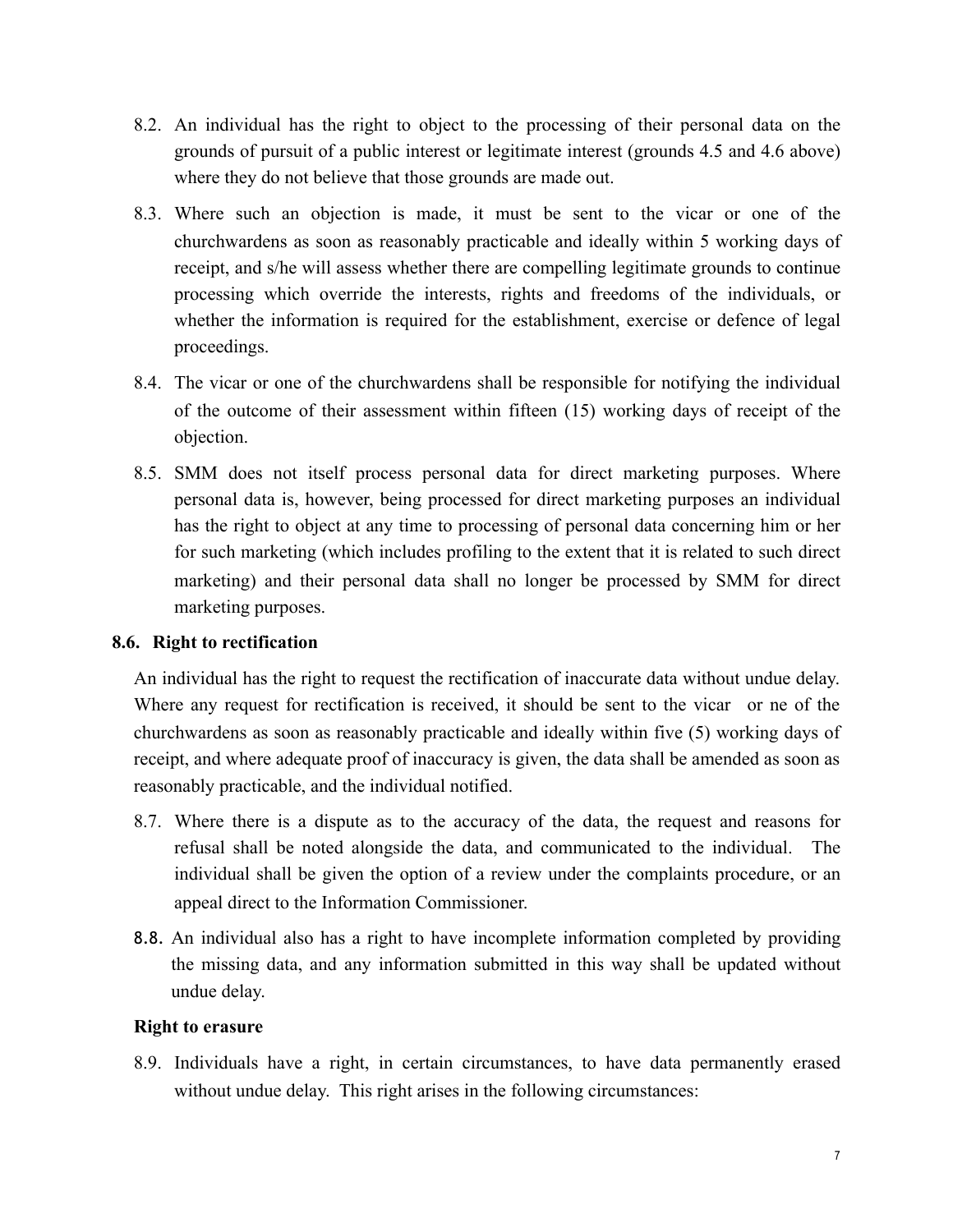- 8.9.1. where the personal data is no longer necessary for the purpose or purposes for which it was collected and processed;
- 8.9.2. where consent is withdrawn and there is no other legal basis for the processing;
- 8.9.3. where an objection has been raised under the right to object, and found to be legitimate;
- 8.9.4. where personal data is being unlawfully processed (usually where one of the conditions for processing cannot be met);
- 8.9.5. where there is a legal obligation on SMM to delete.
- 8.10. The vicar or one of the churchwardens will make a decision regarding any application for erasure of personal data, and will balance the request against the exemptions provided for in the law. Where a decision is made to erase the data, and this data has been passed to other controllers, and/or has been made public, reasonable attempts to inform those controllers of the request shall be made.

#### **Right to restrict processing**

- 8.11. In the following circumstances, processing of an individual's personal data may be restricted:
	- 8.11.1.where the accuracy of data has been contested, during the period when SMM is attempting to verify the accuracy of the data;
	- 8.11.2.where processing has been found to be unlawful, and the individual has asked that there be a restriction on processing rather than erasure;
	- 8.11.3.where data would normally be deleted, but the individual has requested that their information be kept for the purpose of the establishment, exercise or defence of a legal claim;
	- 8.11.4.where there has been an objection made under 8.2 above, pending the outcome of any decision.

### **Right to portability**

8.12. If an individual wants to send their personal data to another organisation they have a right to request that you provide their information in a structured, commonly used, and machine-readable format. If a request for this is made, it should be forwarded to the vicar or one of the churchwardens as soon as reasonably practicable and ideally within two (2) working days of receipt, and s/he will review and revert as necessary.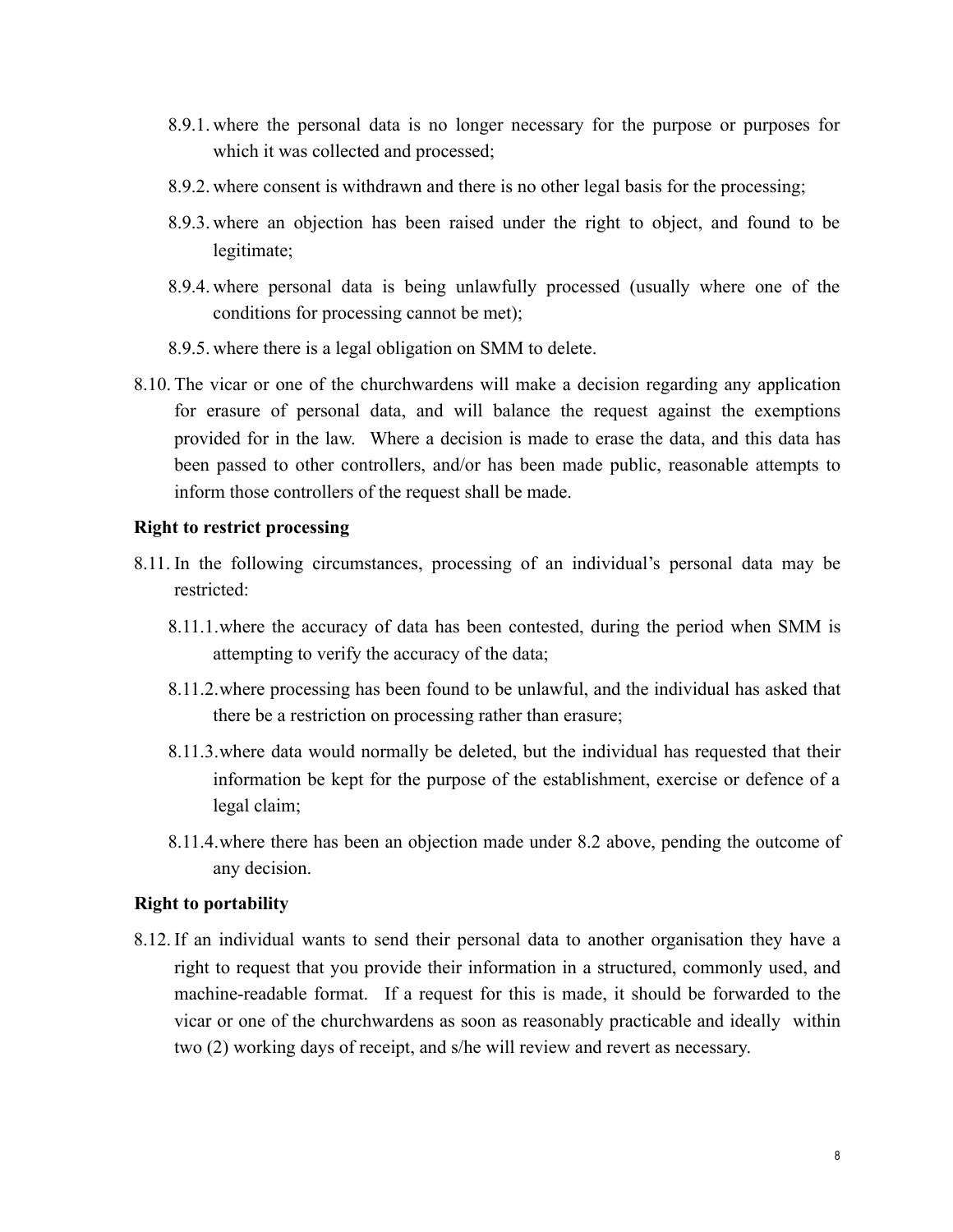#### **9. BREACH OF ANY REQUIREMENT OF THE GDPR**

- 9.1. Any and all breaches of the GDPR, including a breach of any of the data protection principles shall be reported as soon as it is discovered, to the vicar or one of the churchwardens.
- 9.2. Once notified, s/he shall assess:
	- 9.2.1. the extent of the breach;
	- 9.2.2. the risks to the data subjects as a consequence of the breach;
	- 9.2.3. any security measures in place that will protect the information;
	- 9.2.4. any measures that can be taken immediately to mitigate the risk to the individuals.
- 9.3. Unless s/he concludes that there is unlikely to be any risk to individuals from the breach, it must be notified to the Information Commissioner's Office within 72 hours of the breach having come to the attention of SMM, unless a delay can be justified.
- 9.4.The Information Commissioner shall be told:
	- 9.4.1. details of the breach, including the volume of data at risk, and the number and categories of data subjects;
	- 9.4.2. the contact point for any enquiries (which shall usually be the vicar and the churchwardens);
	- 9.4.3. the likely consequences of the breach;
	- 9.4.4. measures proposed or already taken to address the breach.
- 9.5.If the breach is likely to result in a high risk to the rights and freedoms of the affected individuals then the vicar or one of the churchwardens shall notify data subjects of the breach without undue delay unless the data would be unintelligible to those not authorised to access it, or measures have been taken to mitigate any risk to the affected individuals.
- 9.6.Data subjects shall be told:
	- 9.6.1. the nature of the breach;
	- 9.6.2. who to contact with any questions;